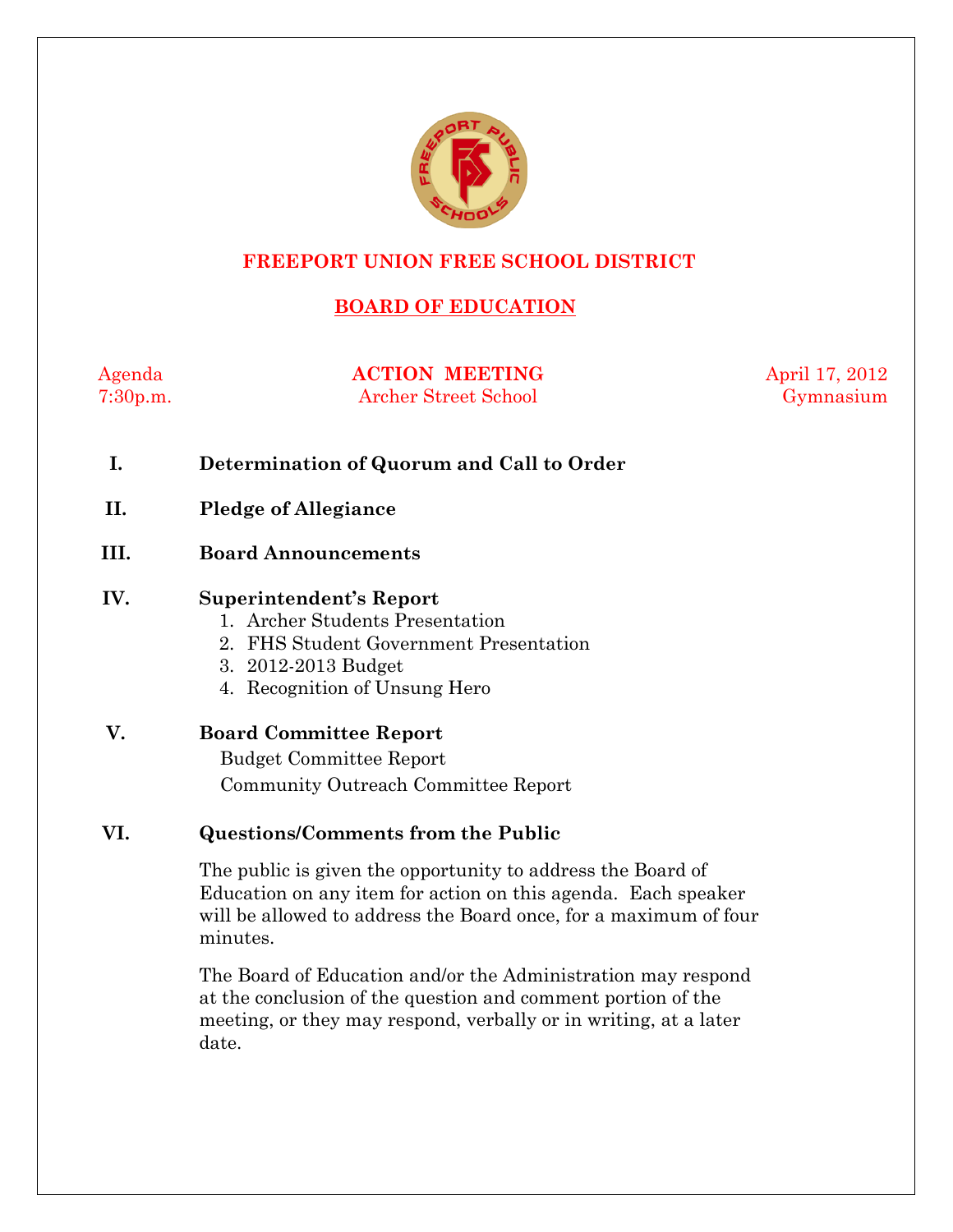#### **VII. Items for Action**

Consent Agenda

 **AA. Consent - Approve** 

#### **Consent Agenda Items:**

**BE IT RESOLVED that the Board of Education of the Freeport Union Free School District hereby approves the following items; A; B 1, 2, 3, 4.** 

#### **Consent Approve**

 *Acceptance of the Minutes*  $\mathbf{A}$ 

|    | Acceptance of the Minutes of the Board of Education | TAR              |
|----|-----------------------------------------------------|------------------|
| В. | <b>Personnel Actions</b>                            |                  |
|    | 1. Leave of Absence                                 | TAB <sub>2</sub> |
|    | 2. Resignation                                      | TAB <sub>3</sub> |
|    | 3. Change of Status                                 | TAB <sub>4</sub> |
|    | 4. Appointment of Staff-Permanent Substitute        | TAB <sub>5</sub> |

# **VIII. Other Items for Action**

# **A. Education**

**B.** 

| 1. Approval of an Interim Director of Funded Programs | TAB 6            |
|-------------------------------------------------------|------------------|
| Finance                                               |                  |
| 1. Ratification of a Memorandum of Agreement          | TAB <sub>7</sub> |
| 2. Ratification of Memorandum of Agreement            | TAB 7a           |
| 3. Adoption of the Proposed 2012-2013 School Budget   | TAB <sub>8</sub> |
| 4. Disposal of Obsolete Equipment                     | TAB <sub>9</sub> |
| 5. Budget Transfer – General Fund                     | <b>TAB 10</b>    |
| 6. Authorization to Participate in a Student          | <b>TAB 11</b>    |
| <b>Transportation Cooperative</b>                     |                  |
| 7. BOCES Administrative Operations Budget Vote        | <b>TAB 12</b>    |
| 8. BOCES Trustee Election                             | <b>TAB 13</b>    |
| 9. Resolution for Career and Technical Education      | <b>TAB 14</b>    |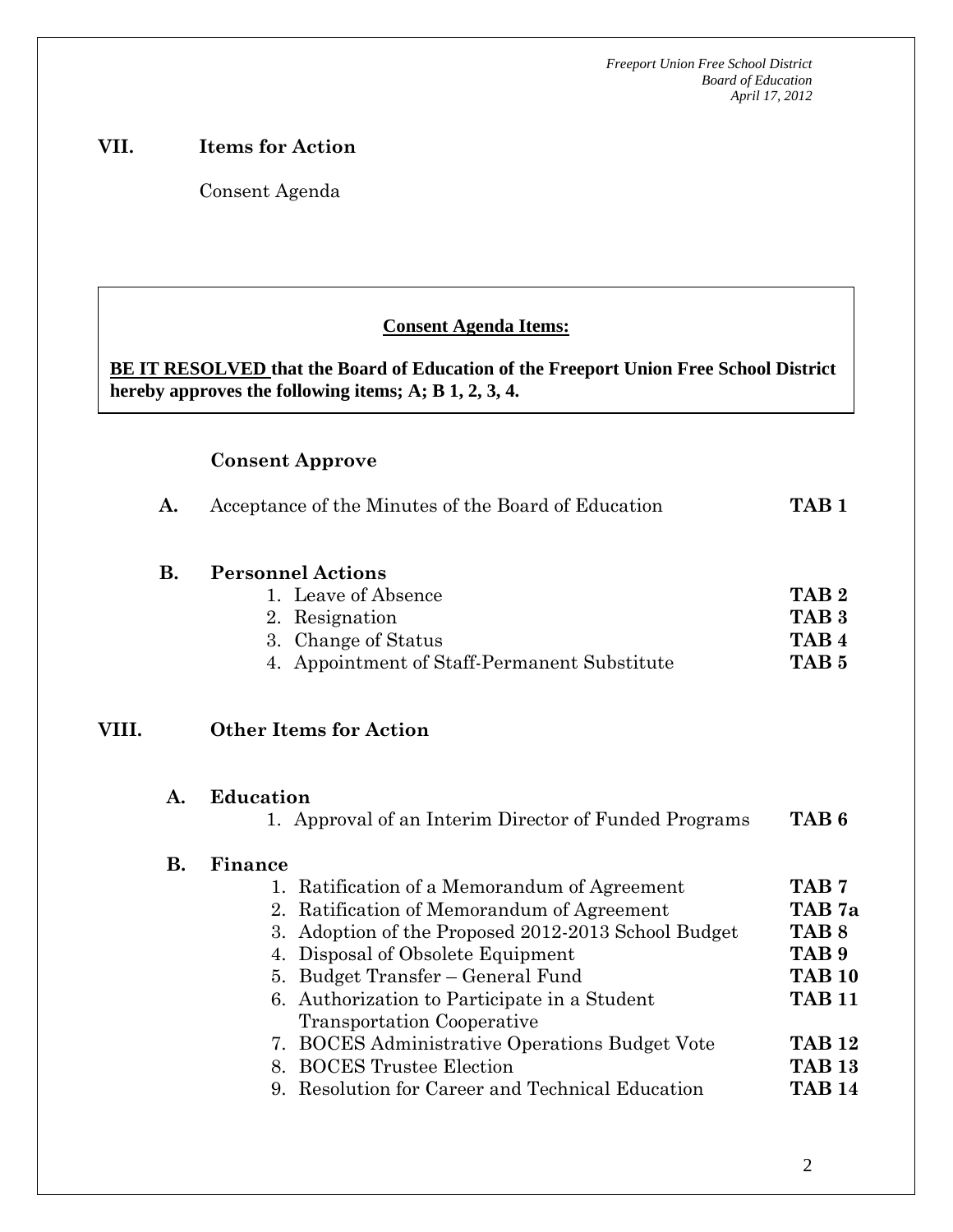Reserve by BOCES of Nassau County

#### **IX. Questions/Comments from the Public on Other Topics**

At this time, the public is given the opportunity to address the Board of Education on any topic. Each speaker will be allowed to address the Board once, for a maximum of **four** minutes.

The Board of Education and/or the Administration may respond at the conclusion of the question and comment portion of the meeting, or they may respond, in writing, at a later date.

#### **X. Board Comments**

#### **XI. Superintendent Comments**

#### **XII. Adjournment**

#### **Next Meeting**

**XIII.** 

The next proposed meeting of the Board of Education will be held on May 2, 2012 at Caroline G. Atkinson School. All meetings begin at 7:30 p.m. unless otherwise noted.

Register to vote: Monday through Friday between 8:30 a.m. and 3:30 p.m. at the Administration Building, 235 N. Ocean Avenue.

**Visit our website at www.freeportschools.org**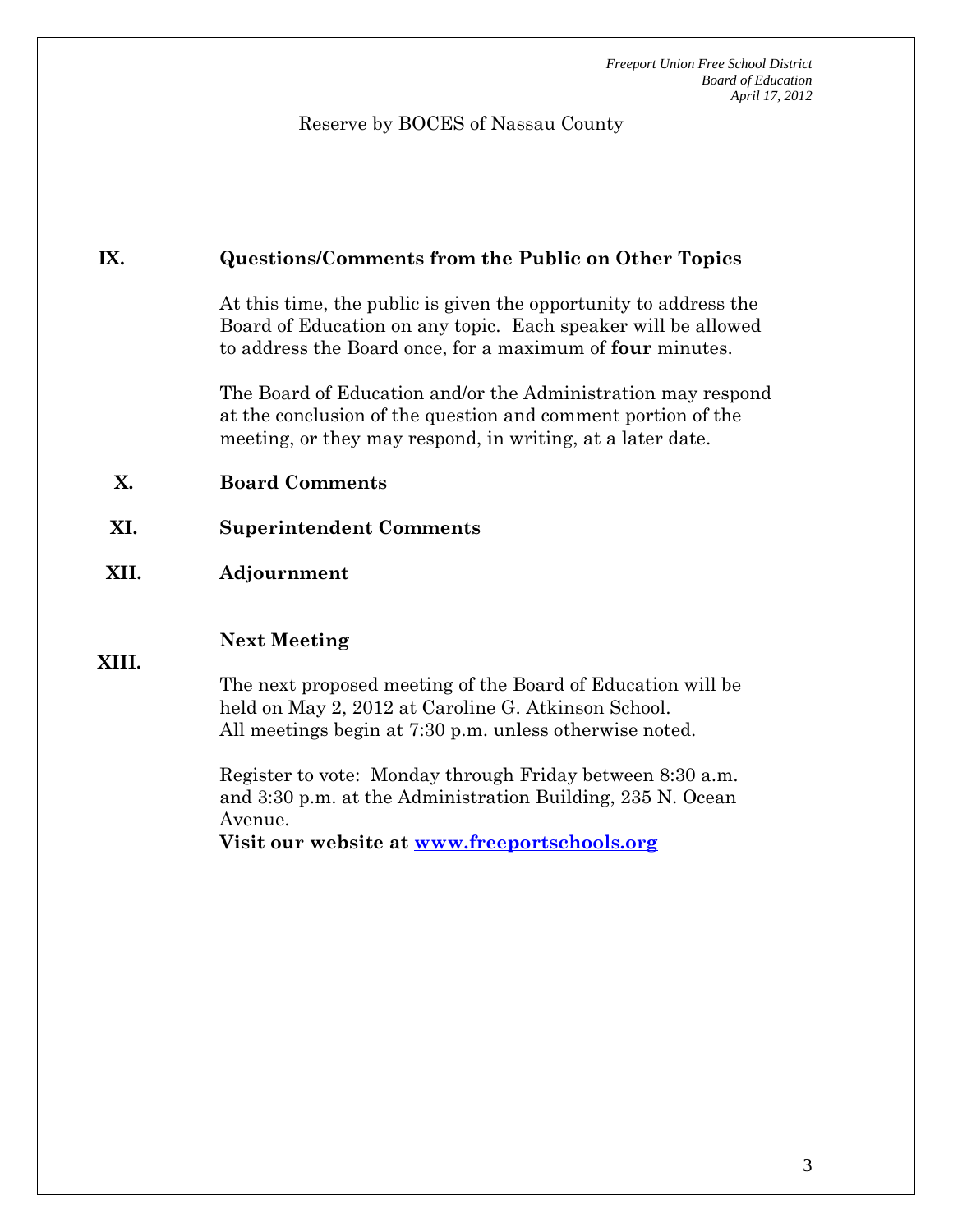# **Consent Agenda Items:**

**BE IT RESOLVED,** that the Board of Education of the Freeport Union Free School District hereby approves the following items; A; B 1, 2, 3, 4.

#### **BACK UP MATERIAL FOR CONSENT AGENDA ACTION ITEMS IN TABS 1-5**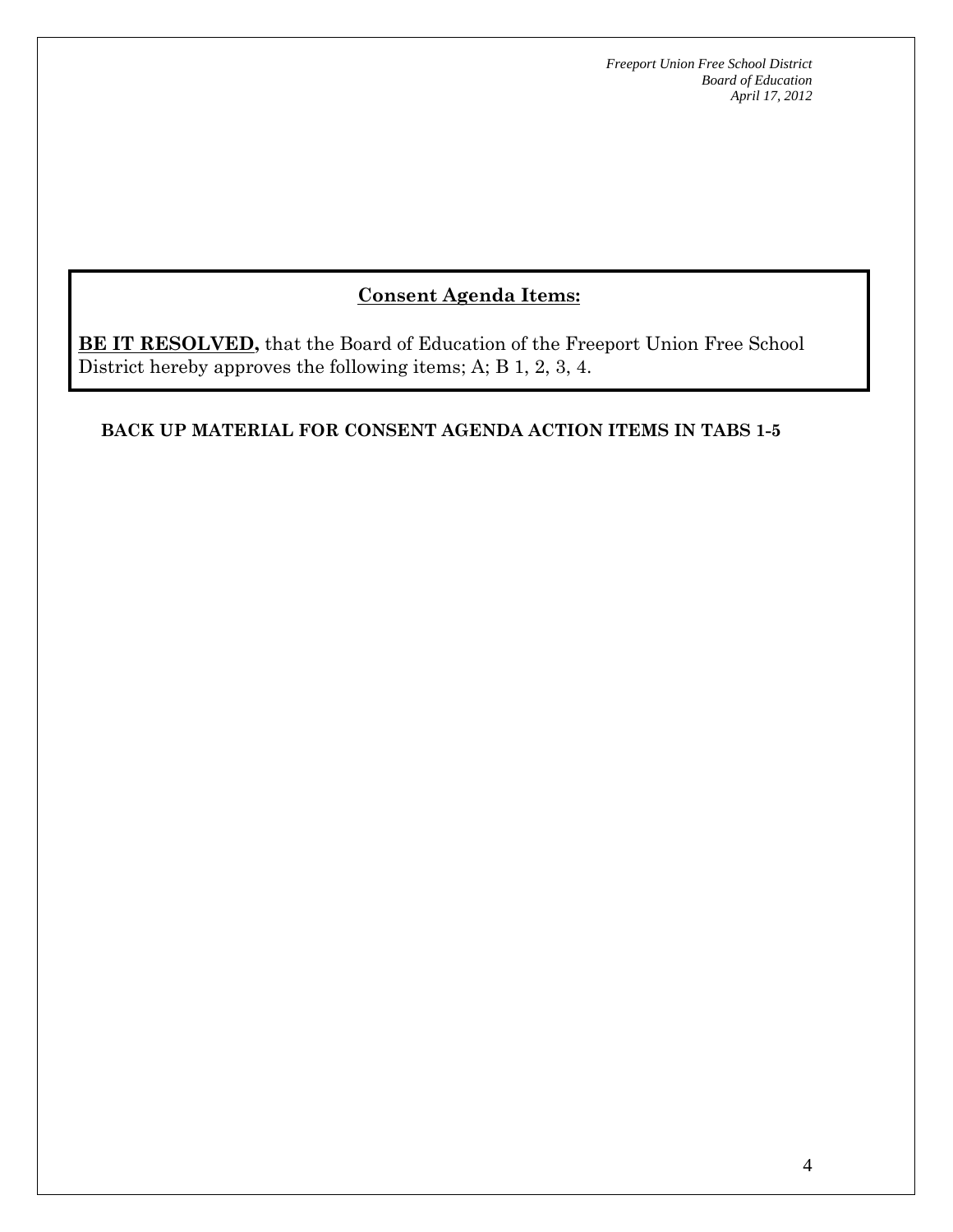## **Acceptance of the Minutes**

**BE IT RESOLVED** that the Board of Education of the Freeport Union Free School District hereby accepts the minutes of the following meetings as written:

March 28, 2012.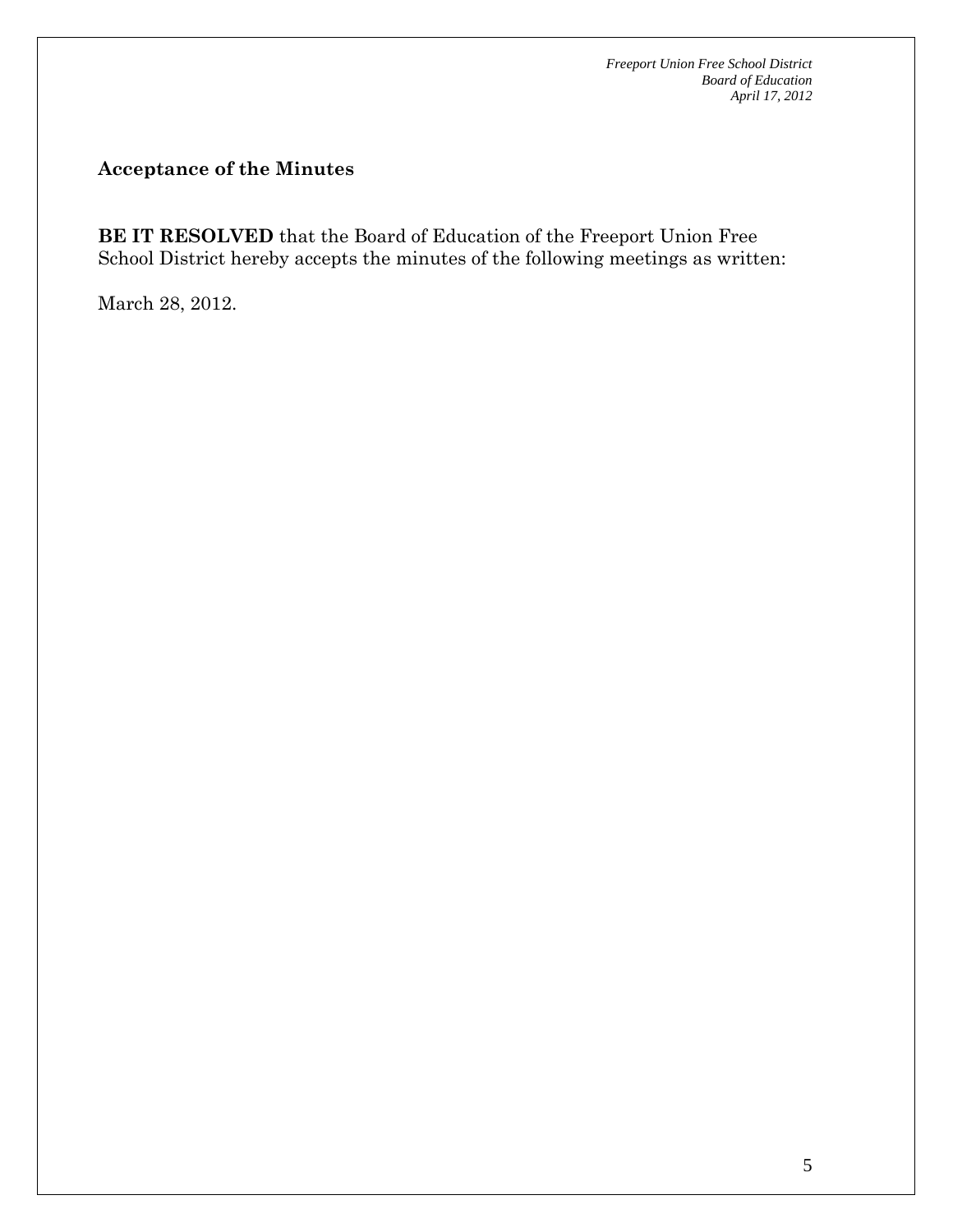## **Personnel**

#### **Leave of Absence**

**BE IT RESOLVED**, that the Board of Education of the Freeport Union Free School District hereby grants a request for leave of absence as listed below:

- 1. **Leonora Orlando,** Stenographic Secretary, effective April 2, 2012 through April 27, 2012, for health reasons, continue FMLA.
- 2. **Eva Rowan,** full-time Teaching Assistant, effective April 4, 2012 through May 4, 2012, FMLA, personal reasons.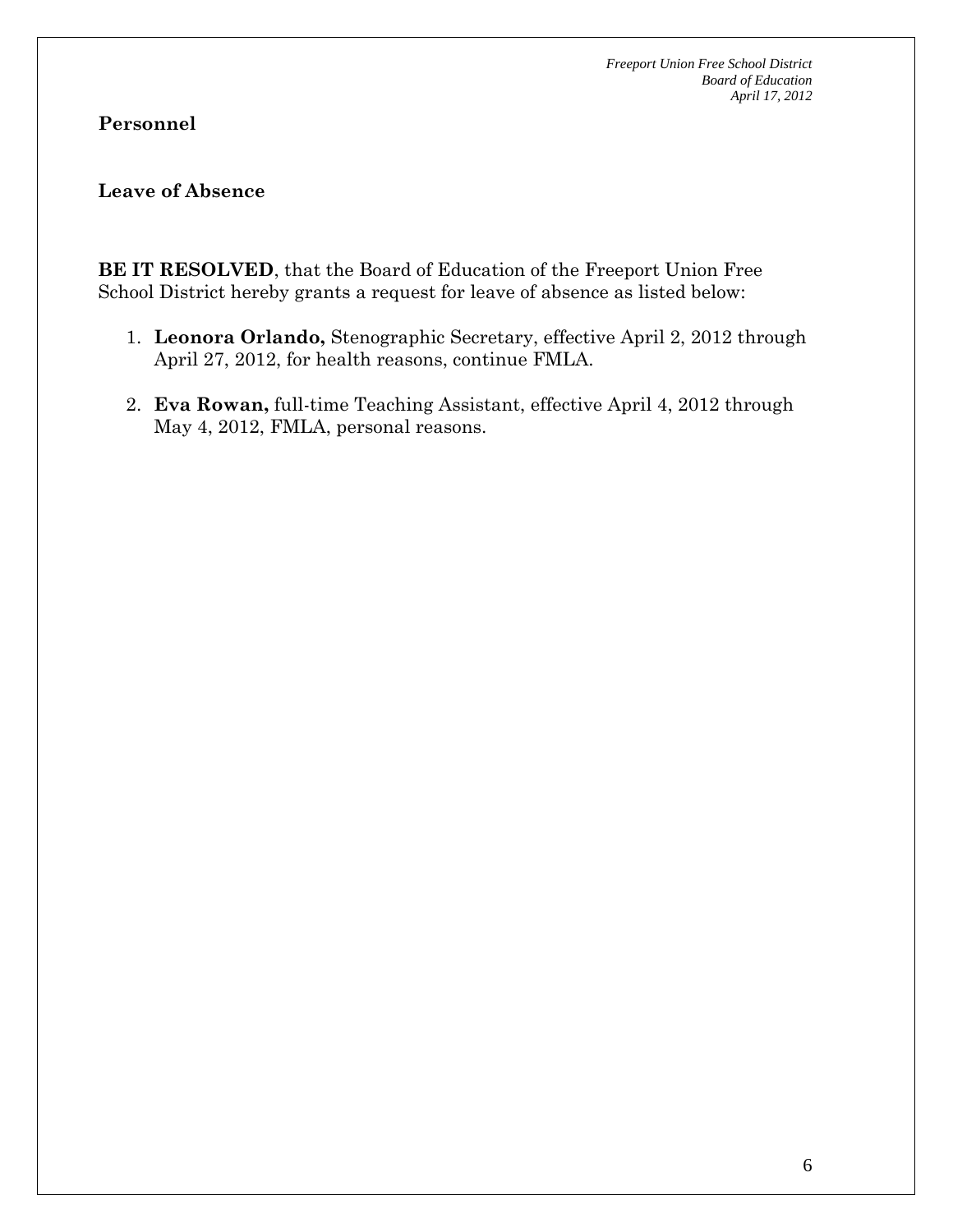### **Personnel**

#### **Change of Status**

**BE IT RESOLVED,** that the Board of Education of the Freeport Union Free School District hereby grants a request for change of status as listed below:

- **1. Elizabeth Shirian**, Guidance Counselor, extension of a temporary assignment through June 30, 2012.
- **2. Lindsay Volpe,** Guidance Counselor, extension of a temporary assignment through June 30, 2012.
- **3. David Strauss,** Guidance Counselor, extension of a temporary assignment through June 30, 2012.
- **4. Susan Lembcke,** Assistant Cook, change of status to Cook, effective April 16, 2012, with a probationary period of 8 weeks under Civil Service Law, new compensation will be \$22,628.16.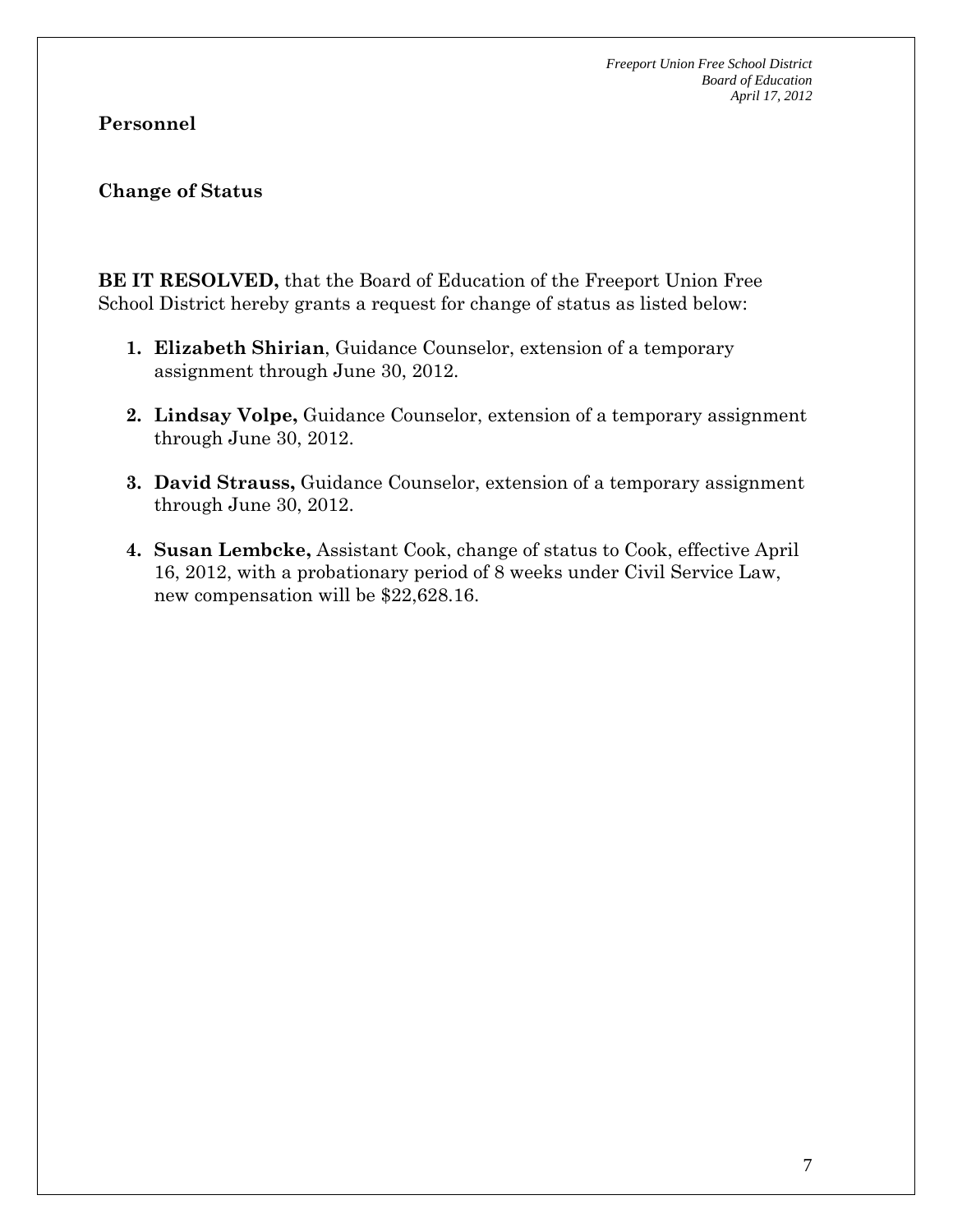### **Personnel**

#### **Resignation of Staff**

**BE IT RESOLVED**, that the Board of Education of the Freeport Union Free School District hereby accepts the letter(s) of resignation from the following staff member(s) as listed below:

- 1. **Loretta Stegner,** part-time Teaching Assistant, effective July 1, 2012, for personal reasons.
- 2. **Jamie Dupas,** Special Education Teacher, effective August 31, 2012, for personal reasons.
- 3. **Courtney Dixon,** part-time Teaching Assistant, effective April 5, 2012, to accept a position in another District.
- 4. **Jacquelyn Meluzio,** full-time Teaching Assistant, effective June 30, 2012, for Student Teaching.
- 5. **Barry Greenberg**, full-time Teaching Assistant, effective June 30, 2012, for personal reasons.
- 6. **Kathleen Murphy**, Senior Stenographer, effective April 23, 2012, for personal reasons.
- 7. **Marisol Banegas,** part-time Teaching Assistant, effective April 20, 2012, for personal reasons.
- 8. **James McKinstry,** Special Education Teacher, effective June 22, 2012, for personal reasons.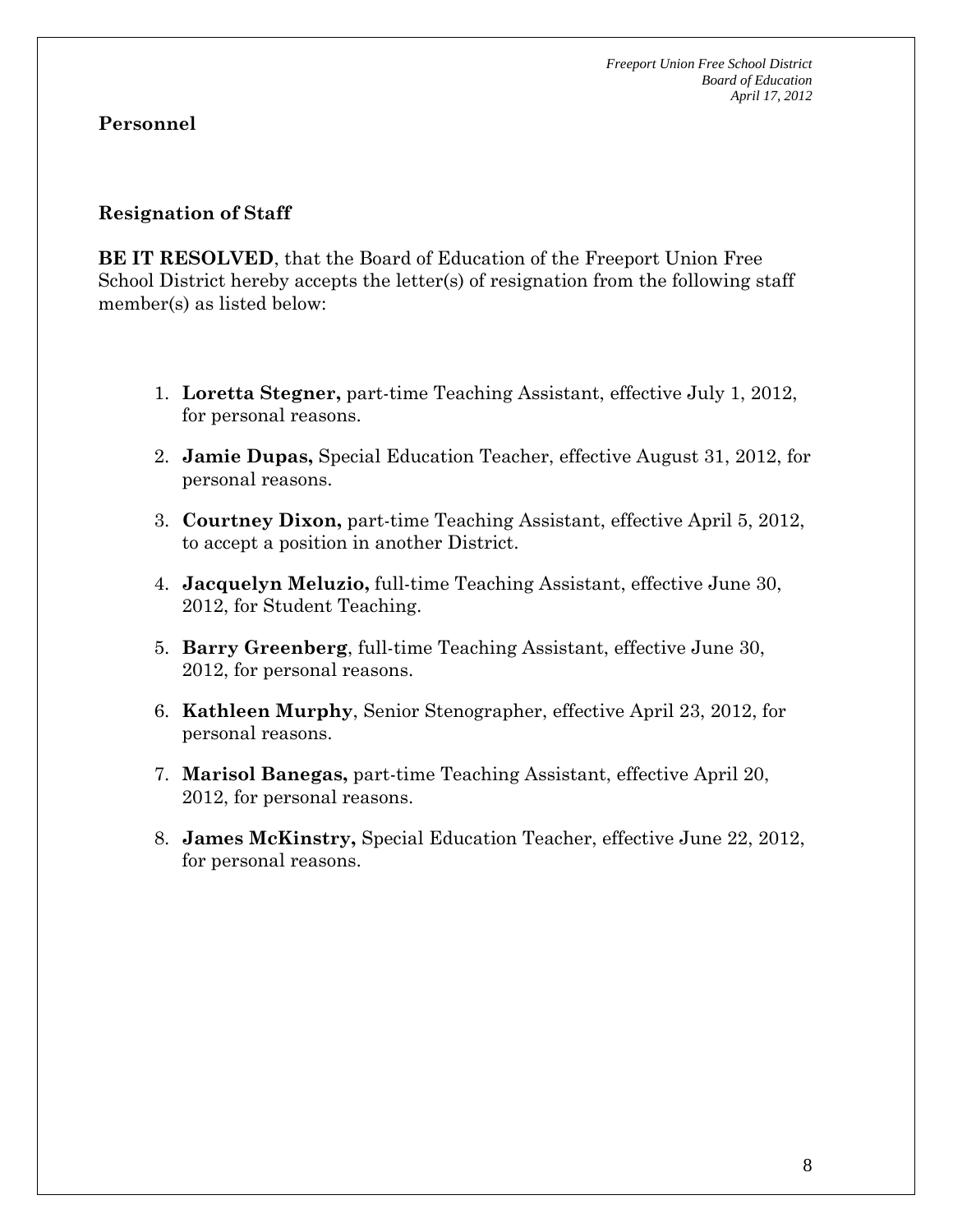# **Personnel**

#### **Permanent Substitute Appointments**

**BE IT RESOLVED**, that the Board hereby approves the permanent substitute teacher(s) as listed in the following Appointment of Staff report.

1. **Pamela Feinstein**, Permanent Substitute, effective March 28, 2012 through June 22, 2012. Compensation will be \$125 per day according to the Permanent Substitute Rate. Assignment: Archer.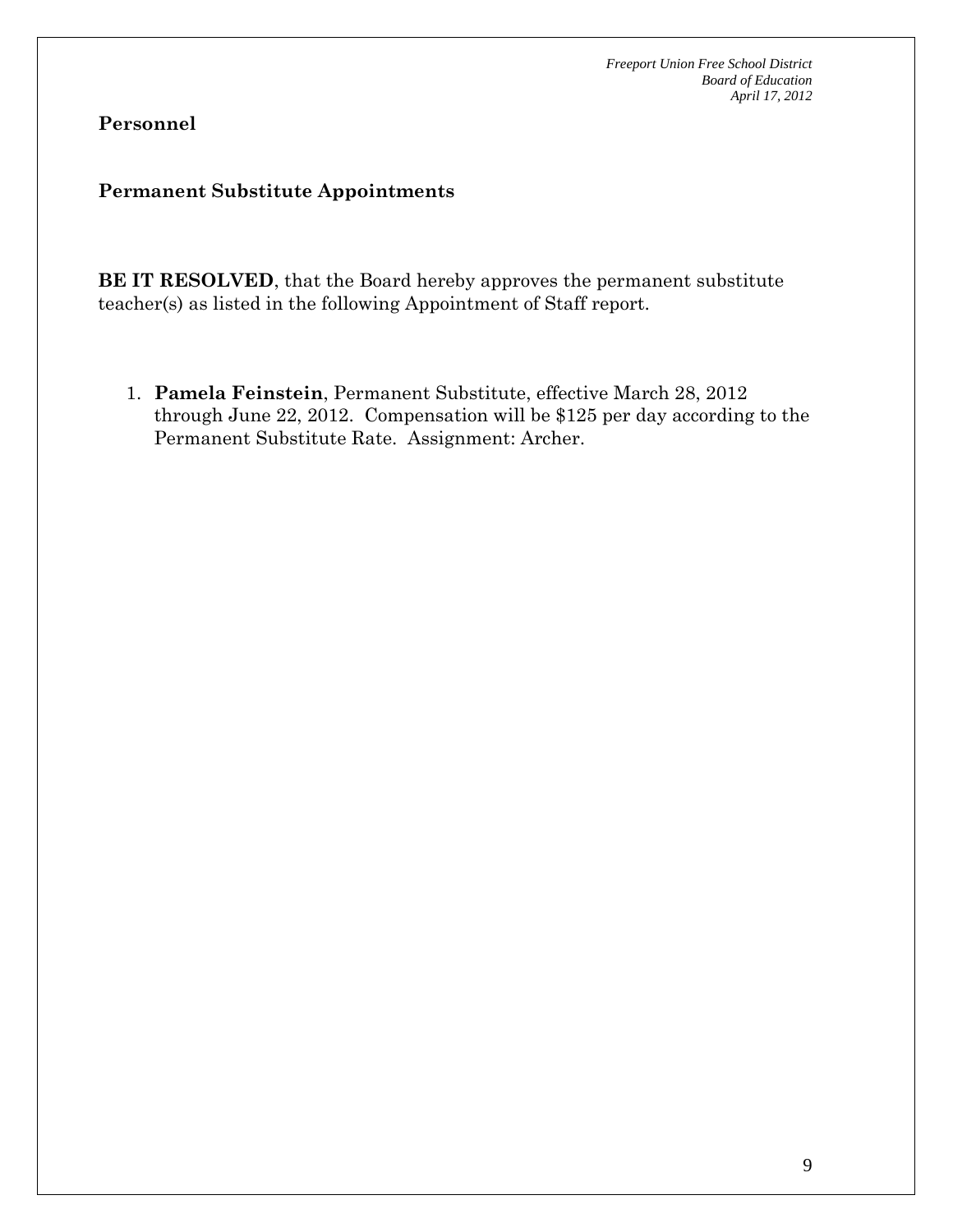# **Education**

# **Approval of an Interim Director of Funded Programs**

**BE IT RESOLVED,** that the Board of Education of the Freeport Union Free School District hereby approves Fern Eisgrub to serve in the capacity of an Interim Director of Funded Programs in the Office of Grants and Magnet Schools, effective April 4, 2012, at a per diem rate of \$600; and

**BE IT FURTHER RESOLVED**, that the Board of Education of the Freeport Union Free School District authorizes the Superintendent (or his designee) to execute said agreements on its behalf.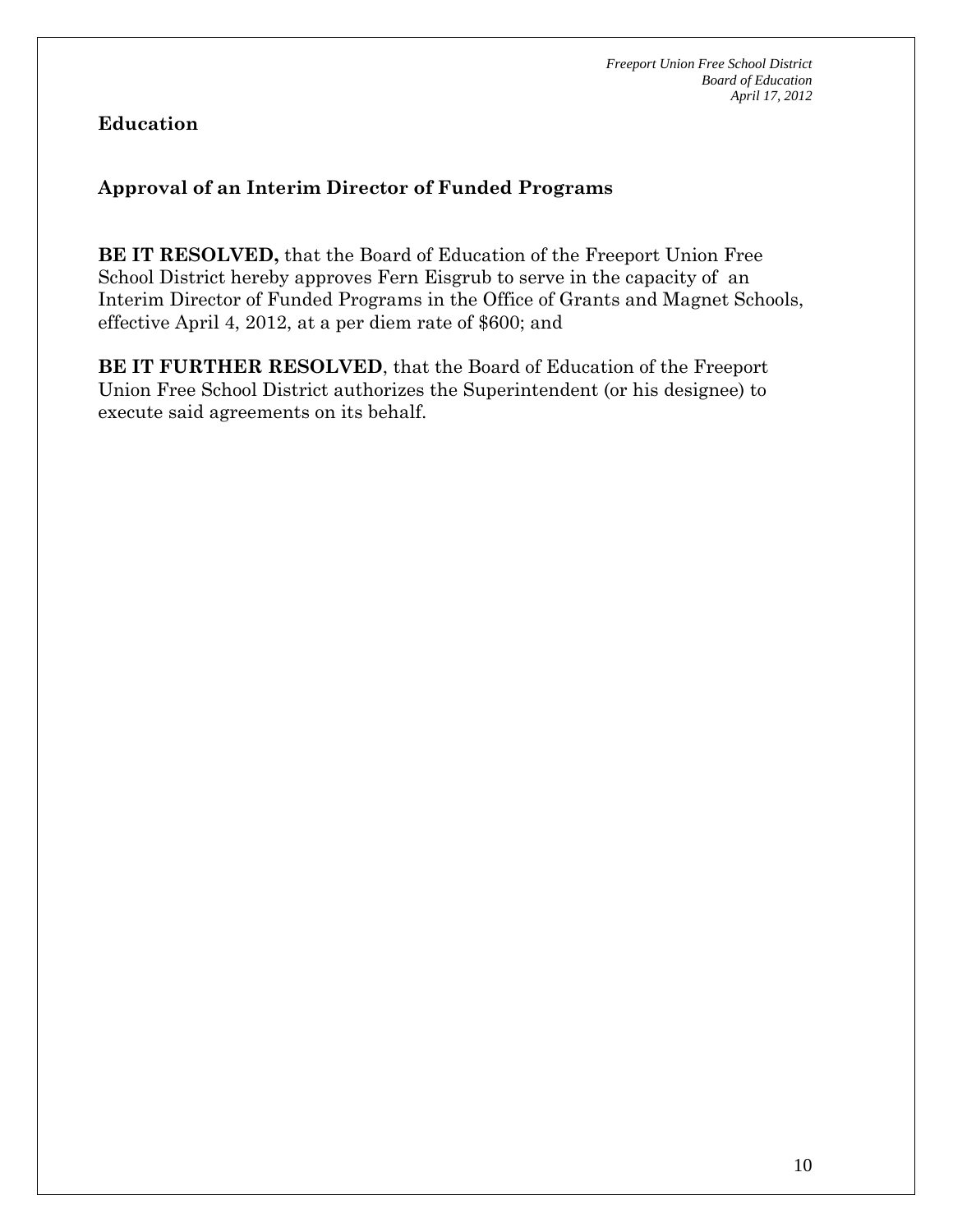## **Ratification of a Memorandum of Agreement**

**BE IT RESOLVED**, that the Board of Education of the Freeport Union Free School District hereby ratifies the Memorandum of Agreement to extend and modify the agreement between the Freeport School Administrators Association and the Freeport Union Free School District dated April 16, 2012. This agreement is effective and covers the period of July 1, 2010 through June 30, 2015.

**BE IT ALSO RESOLVED**, that the Board of Education hereby authorizes the Superintendent of Schools to sign said agreement.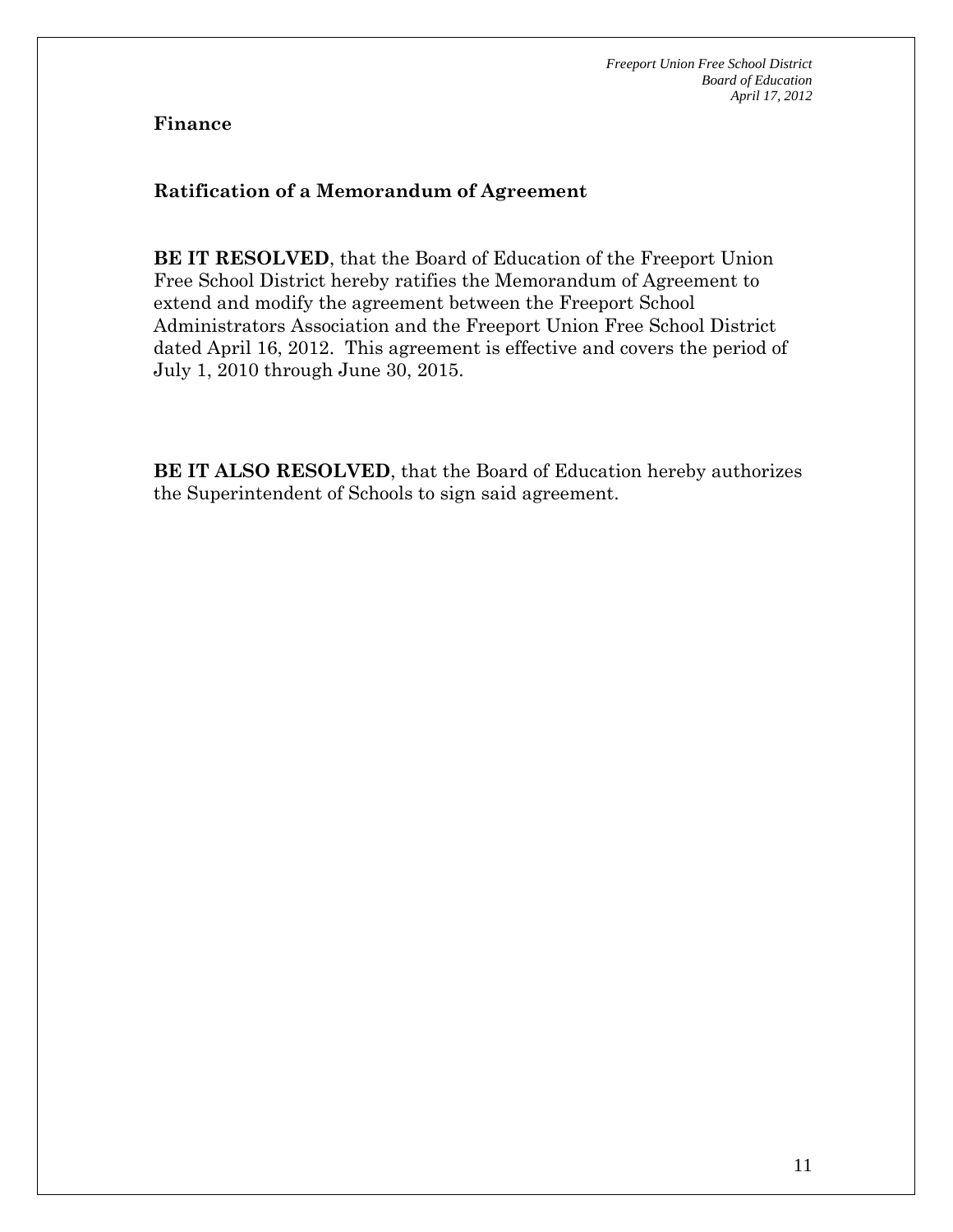## **Ratification of a Memorandum of Agreement**

**BE IT RESOLVED**, that the Board of Education of the Freeport Union Free School District hereby ratifies the Memorandum of Agreement to amend the agreement between the Freeport Teachers Association and the Freeport Union Free School District dated April 12, 2012. This agreement is effective and covers the period of July 1, 2009 through June 30, 2013.

**BE IT ALSO RESOLVED**, that the Board of Education hereby authorizes the Superintendent of Schools to sign said agreement.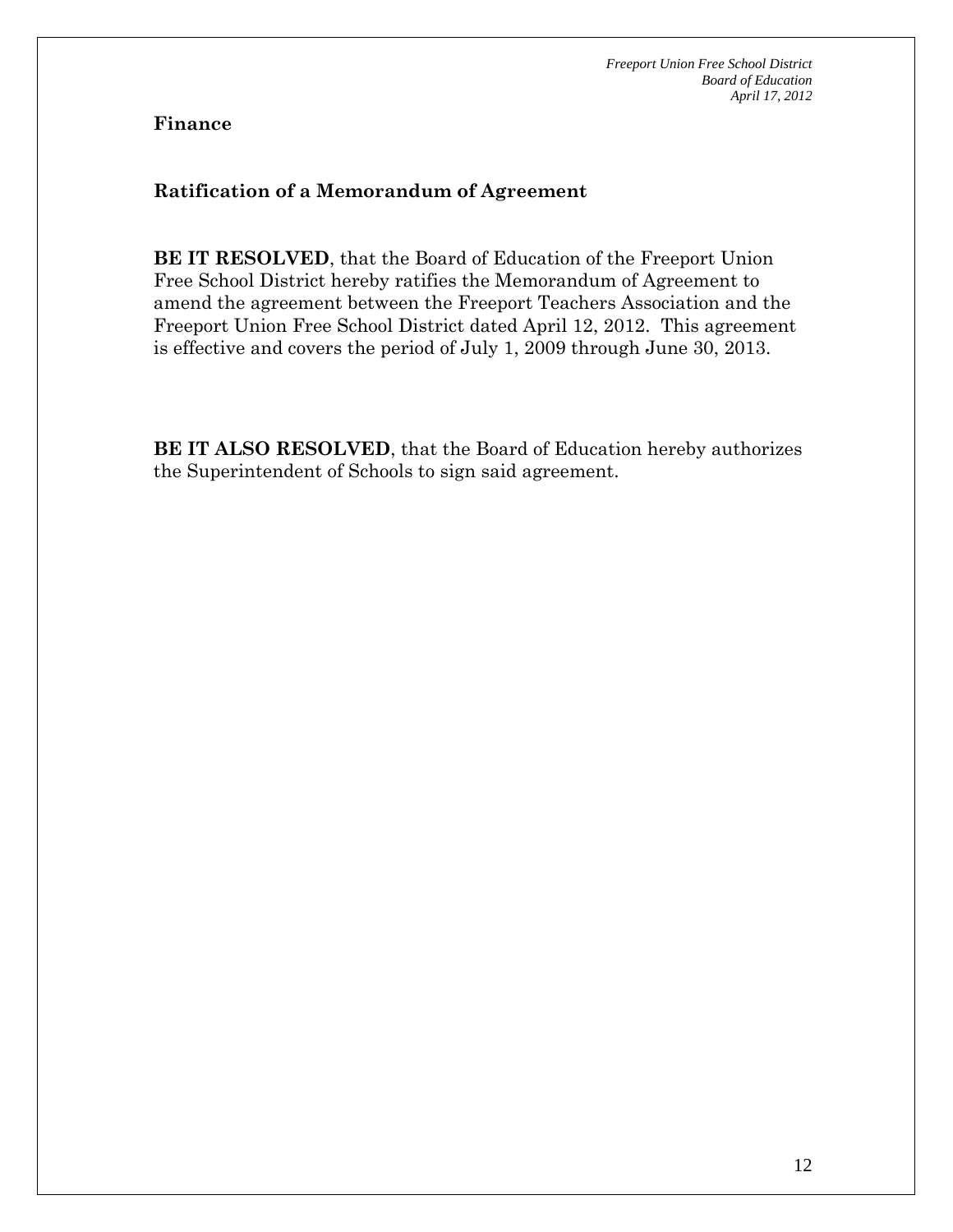# **Resolution to Adopt the 2012-2013 Proposed Expenditure Budget**

**BE IT RESOLVED,** by the Board of Education of the Freeport Union Free School District, that the proposed Expenditure Budget for the 2012-2013 School Year in the amount of **\$ 151,012,254** is hereby adopted.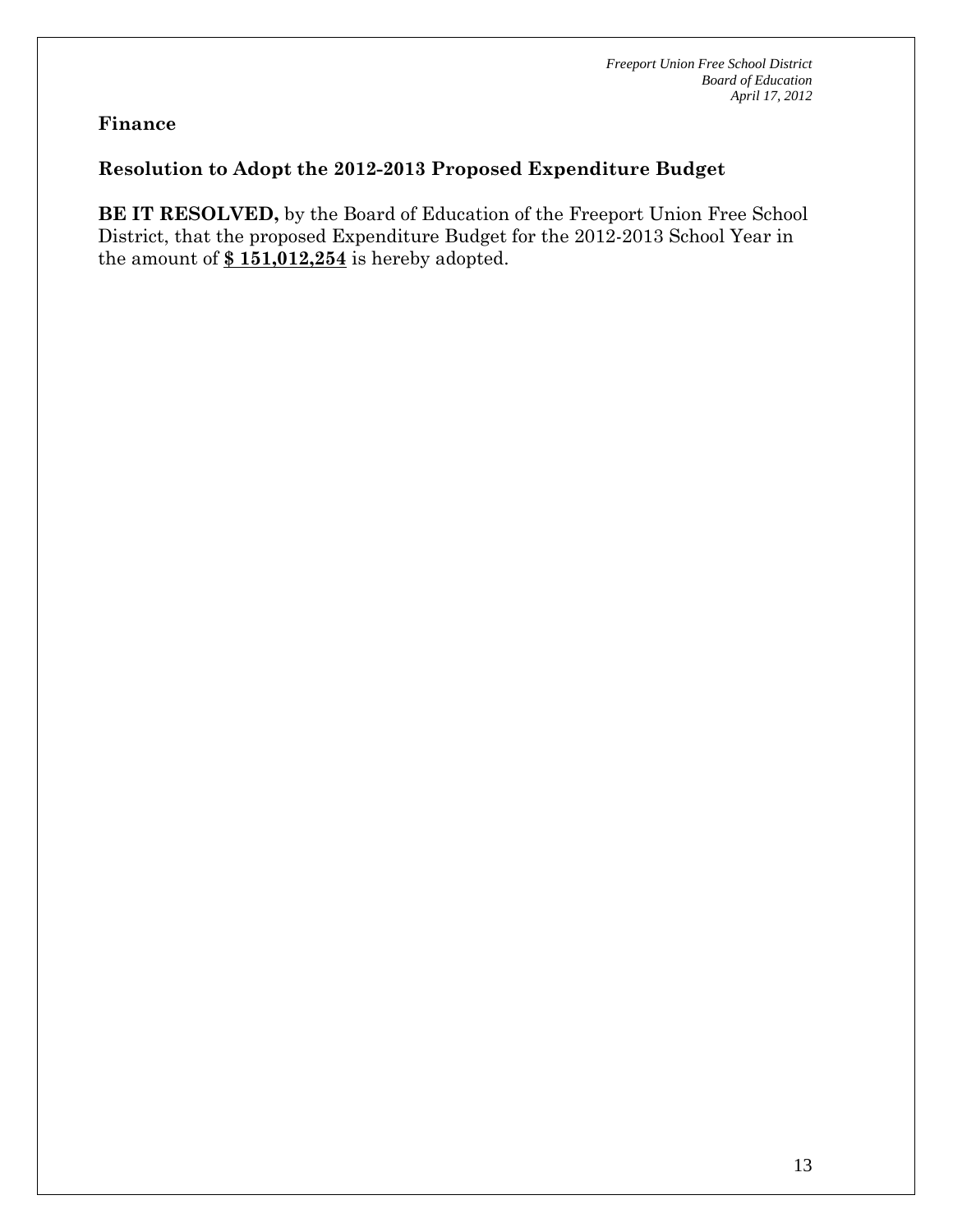**Finance** 

# **Resolution to Dispose of Obsolete Kitchen Equipment**

**BE IT RESOLVED,** that the Board of Education of the Freeport Union Free School District, hereby authorizes the disposal of the following items which are obsolete and have no financial or residual value for the Freeport Schools:

- Freeport High School (FHS) Jordan Freezer Model #SKT-48-FASS , Serial #S7333098I, Freeport Item #000662 and #20091794;
- FHS Hobart Dishwasher Model # C44A Serial #85-1008450 Item # 004231;
- FHS Hatco Booster Model #C54 Serial #1678509707; also a large conveyor belt and stainless steel sink with an attached counter top (approx. 6' long);
- Bayview Hobart Dishwasher Model #AM-14 Serial #23-1003-420; and
- Bayview Hatco Booster Model #AM 14 Serial #6106140903 Item #PMG 60120 NAT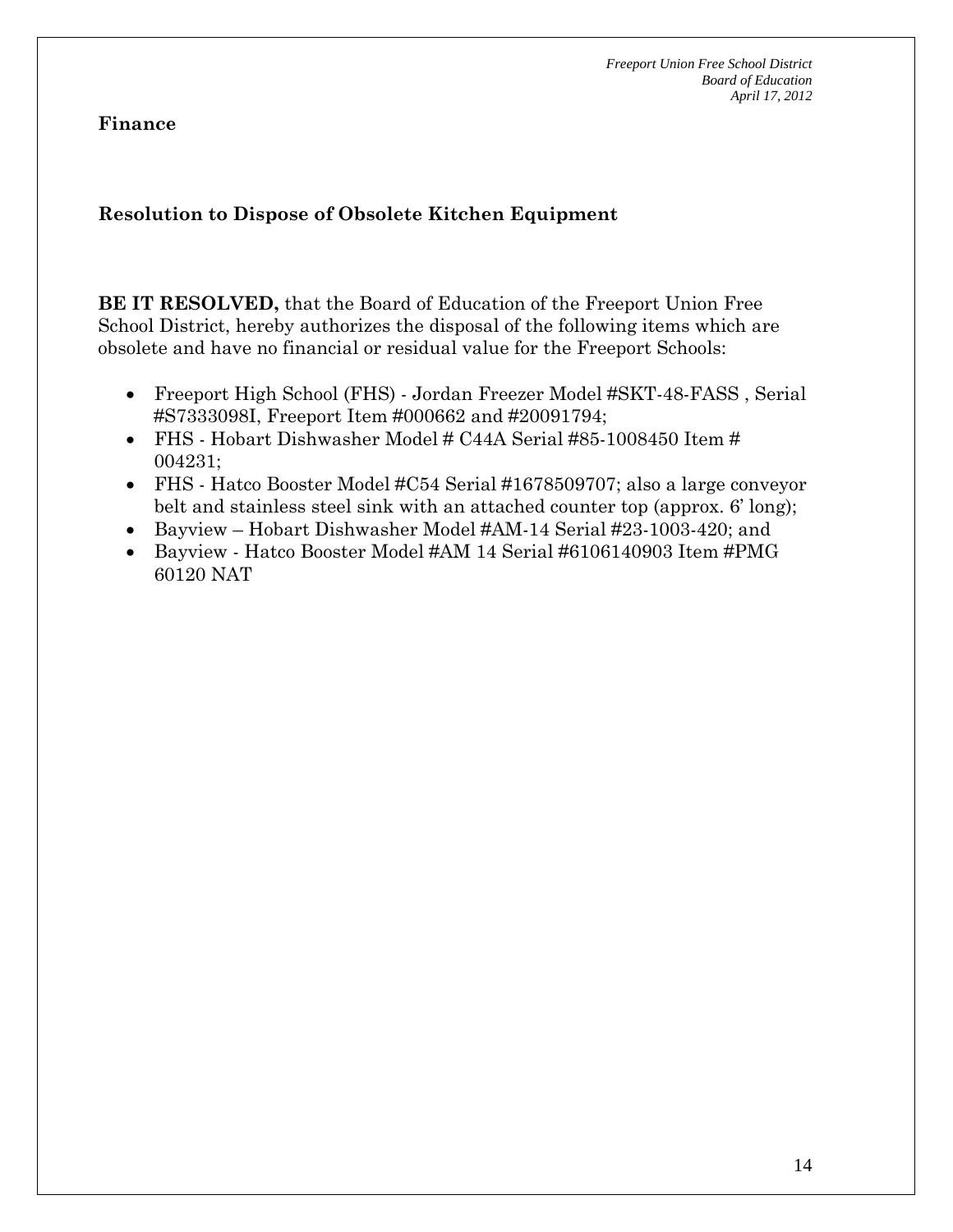**Finance** 

# **RESOLUTION –BUDGET TRANSFER-GENERAL FUND-**

**BE IT RESOLVED**, that the Board of Education of the Freeport Union Free School District here by approves a Budget Transfer to the General Fund for April 2012.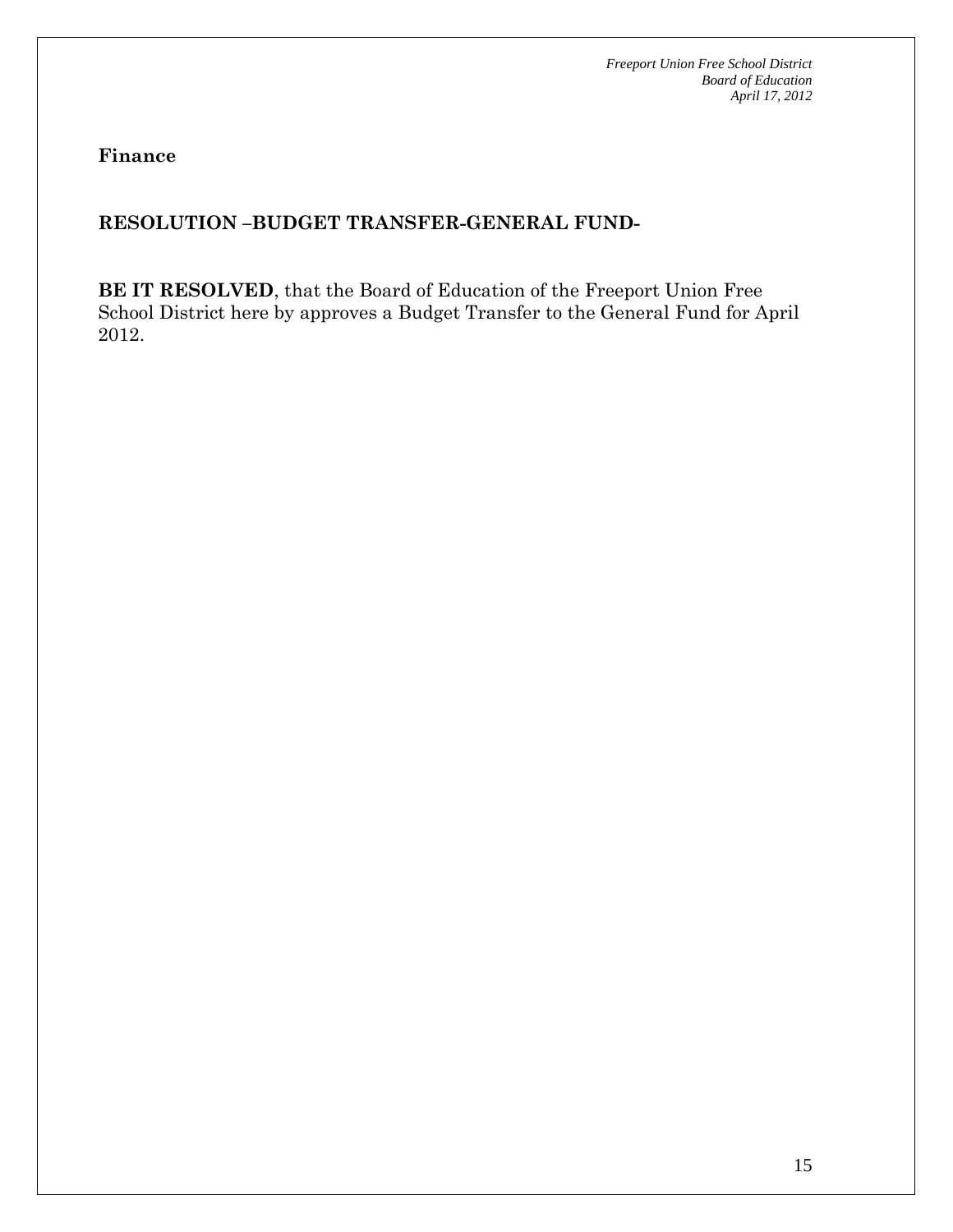### **Authorization to Participate in a Student Transportation Cooperative**

**WHEREAS**, a number of public school districts in Nassau County wish to jointly solicit proposals, together with the Nassau Board of Cooperative Educational Services ("BOCES") for pupil transportation services for the 2012-2013 school year (and any renewal period) in accordance with the applicable provisions of General Municipal Law;

**WHEREAS**, the public school districts and the BOCES have agreed to form a Cooperative (the "Cooperative") for this purpose;

**WHEREAS**, the Freeport School District, is desirous of participating in the Cooperative for joint solicitation of proposals for pupil transportation services as authorized by General Municipal Law, Section 119-0 in accordance with the terms and conditions of the Inter-Municipal Cooperative Transportation Agreement attached hereto; and,

**NOW, THEREFORE, BE IT RESOVED**, that the Board of Education of the Freeport Union Free School District authorizes the School District to participate in the Cooperative.

**BE IT FURTHER RESOLVED**, that the Board of Education of the Freeport Union Free School District hereby approves the Inter-Municipal Cooperative Transportation Agreement attached hereto and authorizes the Board President to execute the Agreement on behalf of the Board of Education.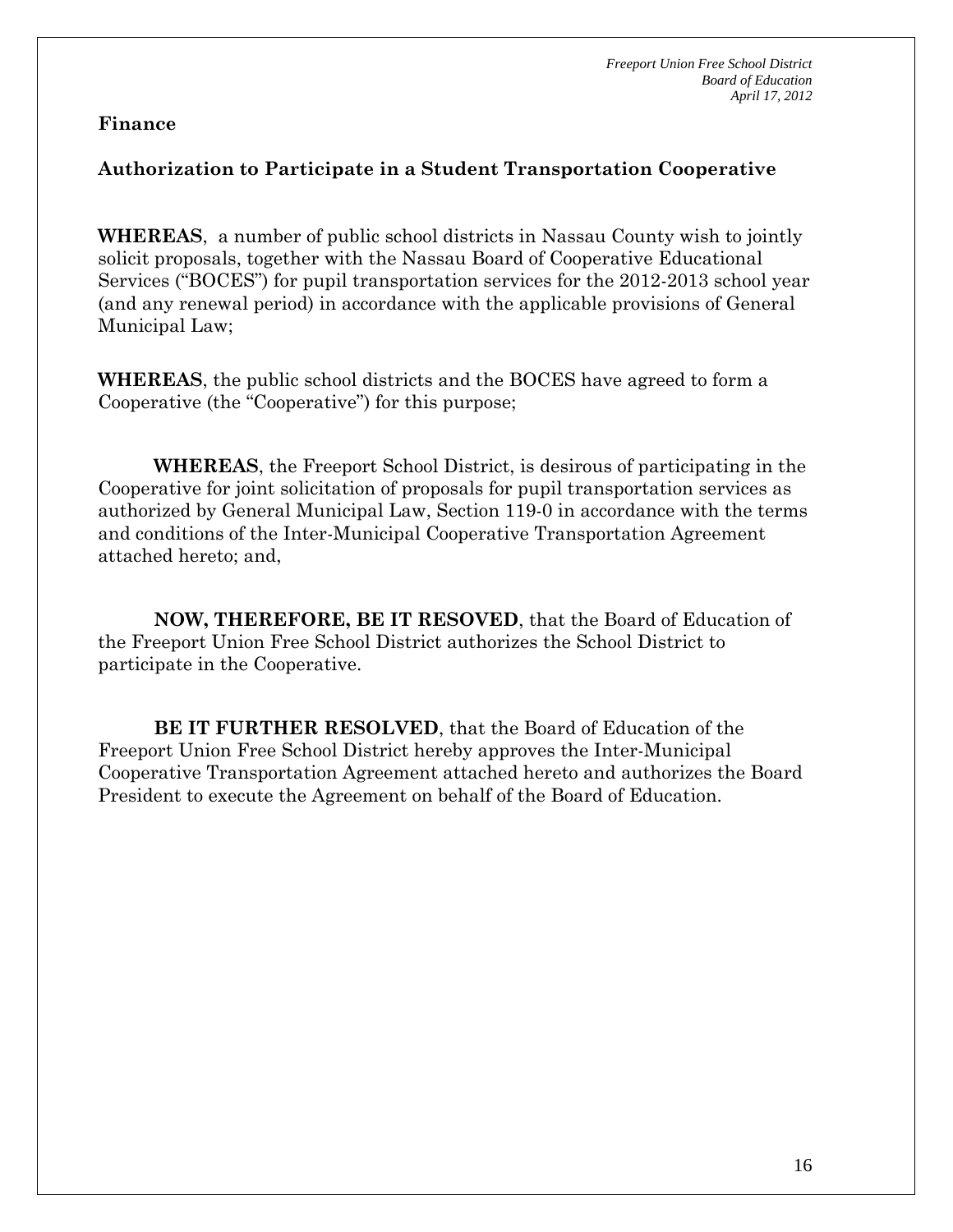# **BOCES Administrative Operations Budget Vote**

**WHEREAS**, the Board of Cooperative Education Services of Nassau County (hereinafter "BOCES") has proposed and presented its tentative Administrative Operations Budget for the 2012/2013 school year (July 1, 2012 through June 30, 2013), now therefore be it

**RESOLVED**, that the BOCES tentative administrative budget for the 2012/2013 school year in the amount of **\$19,305,205** be, and hereby is **APPROVED** by Board of Education of the Freeport Union Free School District.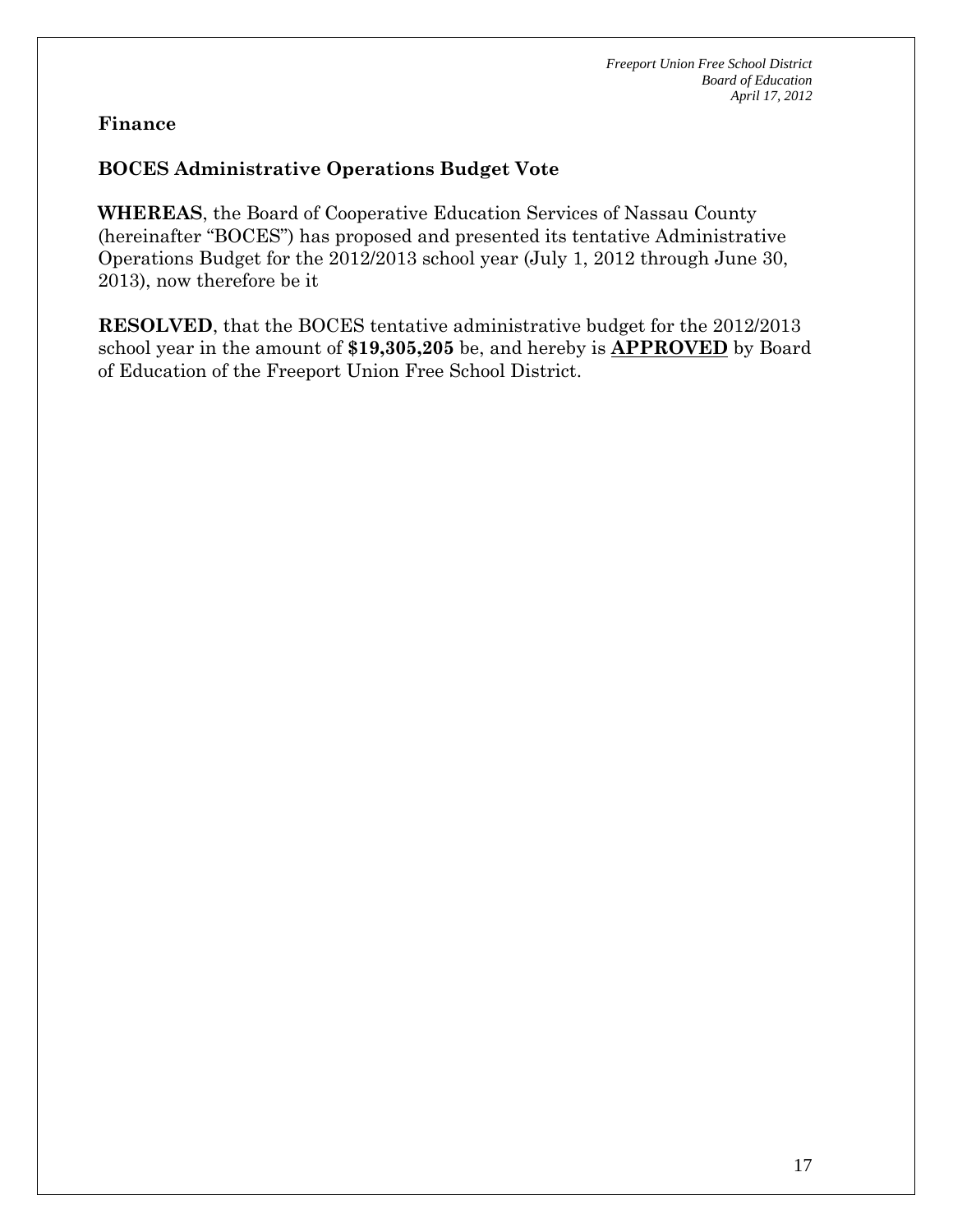#### **Finance**

# **BOCES Trustee Election**

**BE IT RESOLVED**, that the Board of Education of the Freeport Union Free School District hereby casts one vote each for **three vacant seats** on the Nassau BOCES Board:

- 1. Susan Bergtraum East Williston UFSD
- 2. Martin R. Kaye West Hempstead UFSD
- 3. Michael Weinick Merrick UFSD